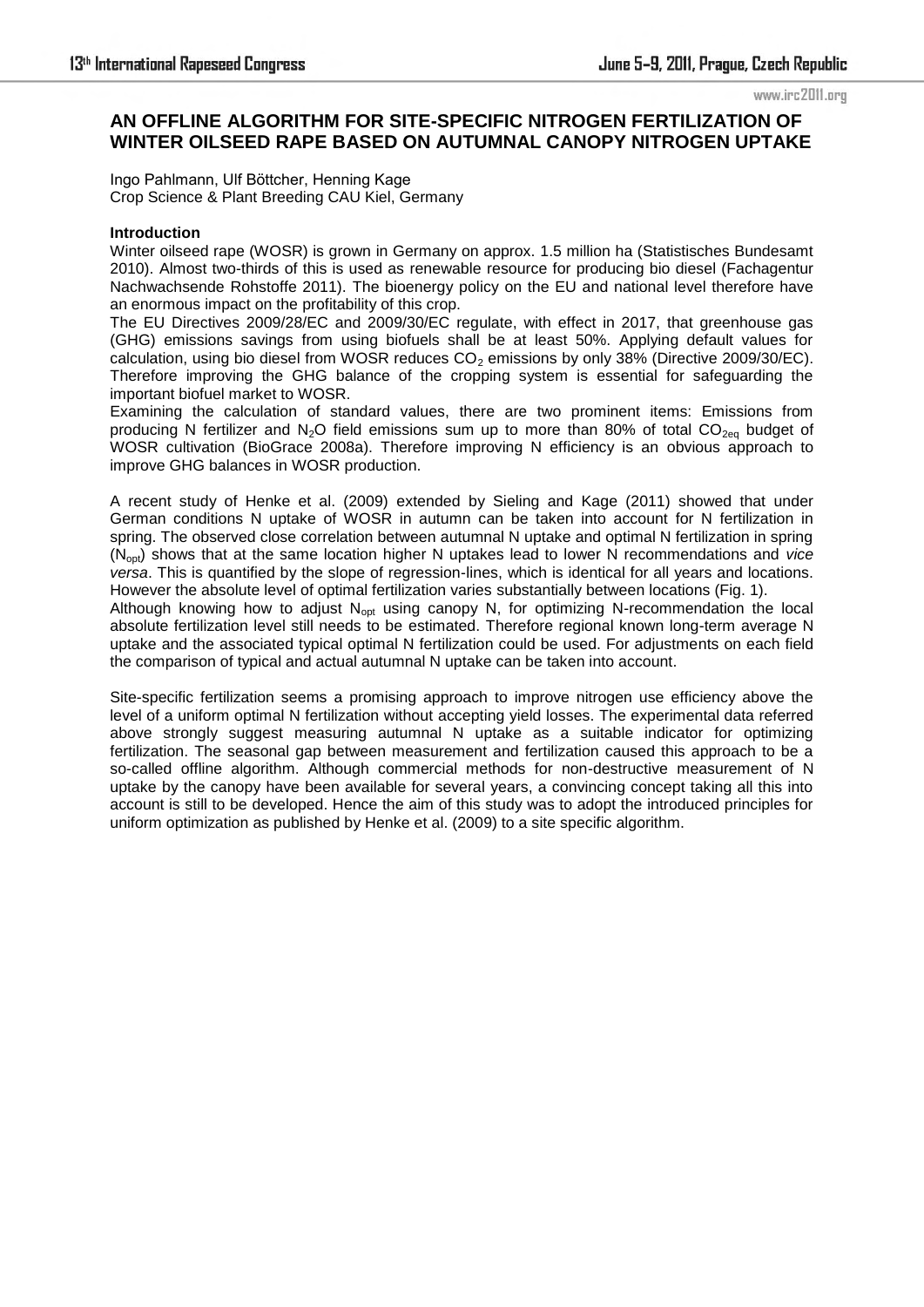#### **Material and methods Algorithm development**

Adopting the concept for uniform WOSR-fertilization into a site-specific offline-algorithm requires some changes in the used input parameters and their values (Table 1). New parameter values were estimated by using a site-specific data set of Müller et al. (2008). Analysis of this data also reveals potentials of the site-specific fertilization to reduce N amounts, which therefore are [included](http://dict.leo.org/ende?lp=ende&p=Ci4HO3kMAA&search=include&trestr=0x8002) in the algorithm. Hence using the algorithm decreased the mean N application rate compared to an optimal uniform fertilization.

## **Field experiments**

The newly developed offline-algorithm was field-tested in 2008/09 on two and 2009/10 on six different commercial farms near Kiel in northern Germany. Autumnal N uptake was estimated by measuring canopy reflectance with the Yara N-Sensor®. Measurements were calibrated by analyzing geo referenced plant samples.

Three different treatments were tested in a strip-trial with 4 to 7 replicates on each field. In the treatment ―Farm-level‖, an *ex ante* estimated optimal uniform N fertilization was applied. The estimation included all information typically available to farmers and [consultants](http://dict.leo.org/ende?lp=ende&p=Ci4HO3kMAA&search=consultant&trestr=0x8001) as well as the results of Henke et al. (2009). Hence it should represent the best practice currently available for uniform fertilization of commercial farms and can be used for benchmarking the other treatments. The sitespecific fertilization ("SSF") used the offline-algorithm. In the "Reduced" treatment, the mean application rate of SSF was applied uniformly.

In spring, trials were established with farm equipment for fertilization. At harvest the farm's standard combine harvester was used for threshing one or two core-strips out of each fertilization strip. Yield of each strip was weighed separately.

## **Calculations and statistics**

Yield was [standardized](http://dict.leo.org/ende?lp=ende&p=Ci4HO3kMAA&search=standardized&trestr=0x8004) to 9% moisture and adjusted by 0.95 from plot-level to field-level. GHG emissions were calculated using the calculation scheme, standard values and pathways published online by BioGrace (2008a, 2008b, 2010). N fertilization and yields were taken from the experimental data. Other inputs were taken into account by calculating removal or using typical values for German cropping systems from the KTBL (2005, 2011). N<sub>2</sub>O field emission was estimated by following guidelines for calculating direct  $N<sub>2</sub>O$  emissions given by the IPCC (2006). Because standard values for crop residues from WOSR are lacking in the IPCC guidelines, they were taken from Gosse et al. (1999).

Net revenue was calculated assuming a revenue of 300 €/t rapeseed [reduced](http://dict.leo.org/ende?lp=ende&p=Ci4HO3kMAA&search=reduced&trestr=0x8004) by nitrogen costs of 0.75 €/kg N. Statistical analysis was done as pseudo one-way layout in R (R Development Core Team 2009) using the SimComp-package (Hasler 2009).

### **Results and discussion**

Using the newly developed algorithm allowed a reduction of N-fertilization by 30 kg N/ha without yield penalties (Tab. 2). On the other hand, reducing fertilization uniformly by the same amount results in substantial yield losses. Calculated GHG emissions were reduced significantly by site-specific fertilization as well as by uniform reduction of N fertilization. However, site-specific fertilization achieved the highest GHG saving potential. While site-specific fertilization leads to even slightly higher net revenues than "Farm-level", uniform reduction leads to net revenue losses of approx. 54 €/ha. Thus, in this experiment the average economic advantage of site-specific fertilization over uniform reduction sums up to  $65 \in \forall h$ a while additionally GHG emissions were even lower.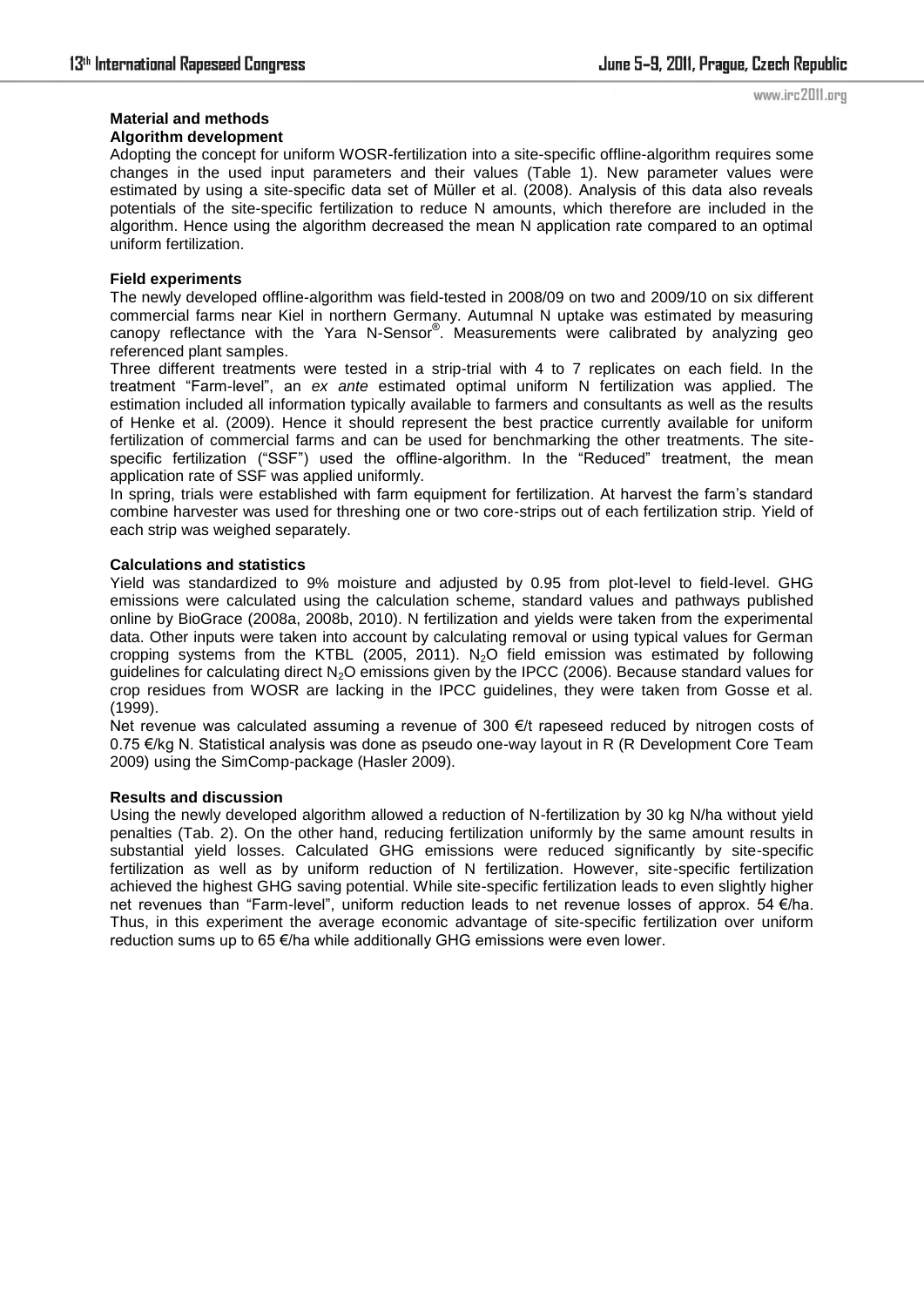### www.irc2011.org

# **Conclusion**

Ecological criteria continuously [become](http://dict.leo.org/ende?lp=ende&p=Ci4HO3kMAA&search=become&trestr=0x8002) [more](http://dict.leo.org/ende?lp=ende&p=Ci4HO3kMAA&search=more&trestr=0x8002) and more [important](http://dict.leo.org/ende?lp=ende&p=Ci4HO3kMAA&search=important&trestr=0x8002) for practical farming. To meet future requirements and safeguard important markets, cropping systems have to be optimized. Therefore a newly developed offline-algorithm was field-tested on different commercial farms in northern Germany. Applying the algorithm made it possible to reduce N fertilization without loosing yield potential. [Although](http://dict.leo.org/ende?lp=ende&p=Ci4HO3kMAA&search=although&trestr=0x8008) meeting the thresholds, a uniformly reduced N fertilization substantially decreased net revenue. In contrast site specific fertilization performed best on both, ecological and economical benchmarks.



Fig. 1: Regression of optimal N-fertilization and autumnal N-uptake of winter oilseed rape. Field experiments on different locations in Germany in four years (Sieling and Kage 2011).

| Parameter               | Uniform                         | Site-specific                   |  |  |
|-------------------------|---------------------------------|---------------------------------|--|--|
| Input measurement       | Mean N uptake of field          | Site-specific N uptake          |  |  |
| Slope                   | Identical at all locations      | Identical at all sites          |  |  |
|                         | Typical mean N uptake           | Mean N uptake of sites          |  |  |
| Estimation of intercept | Typical optimal N fertilization | Mean of site-specific optimum   |  |  |
| Output                  | Estimated uniform optimum       | Estimated site-specific optimum |  |  |

| Tab. 1: Adoption of the concept for uniform fertilization to site-specific application. |  |  |  |  |  |  |  |  |  |  |  |  |
|-----------------------------------------------------------------------------------------|--|--|--|--|--|--|--|--|--|--|--|--|
|-----------------------------------------------------------------------------------------|--|--|--|--|--|--|--|--|--|--|--|--|